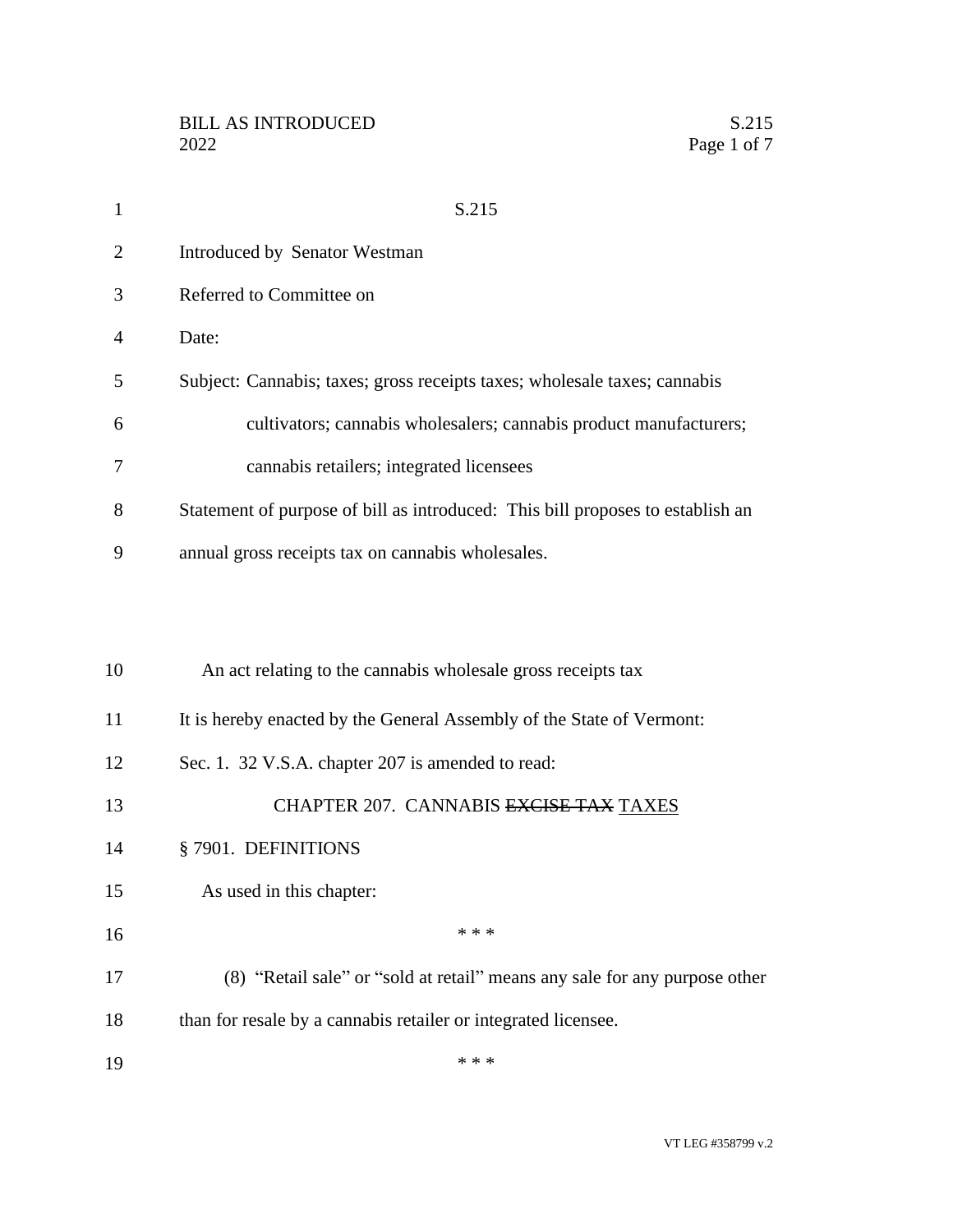| $\mathbf{1}$   | (10) "Wholesale sale" or "bought or sold at wholesale" means any sale               |
|----------------|-------------------------------------------------------------------------------------|
| $\overline{2}$ | that is not a retail sale.                                                          |
| 3              | § 7902. CANNABIS EXCISE TAX                                                         |
| 4              | (a) There is imposed a cannabis excise tax equal to 14 percent of the sales         |
| 5              | price of each retail sale in this State of cannabis and cannabis products,          |
| 6              | including food or beverages.                                                        |
| 7              | (b) The tax imposed by this section shall be paid by the purchaser to the           |
| 8              | retailer or integrated licensee. Each retailer or integrated licensee shall collect |
| 9              | from the purchaser the full amount of the tax payable on each taxable sale.         |
| 10             | (c) The tax imposed by this section is separate from and in addition to the         |
| 11             | general sales and use tax imposed by chapter 233 of this title and the cannabis     |
| 12             | wholesale gross receipts tax imposed by section 7902a of this title. The tax        |
| 13             | imposed by this section shall not be part of the sales price to which the general   |
| 14             | sales and use tax or cannabis wholesale gross receipts tax, as applicable,          |
| 15             | applies. The cannabis excise tax shall be separately itemized from the general      |
| 16             | sales and use tax on the receipt provided to the purchaser.                         |
| 17             | * * *                                                                               |
| 18             | § 7902a. CANNABIS WHOLESALE GROSS RECEIPTS TAX                                      |
| 19             | (a) Cultivators, wholesalers, and product manufacturers. Cannabis                   |
| 20             | cultivators, wholesalers, and product manufacturers shall be subject to a           |
| 21             | cannabis wholesale gross receipts tax of five percent assessed on their annual      |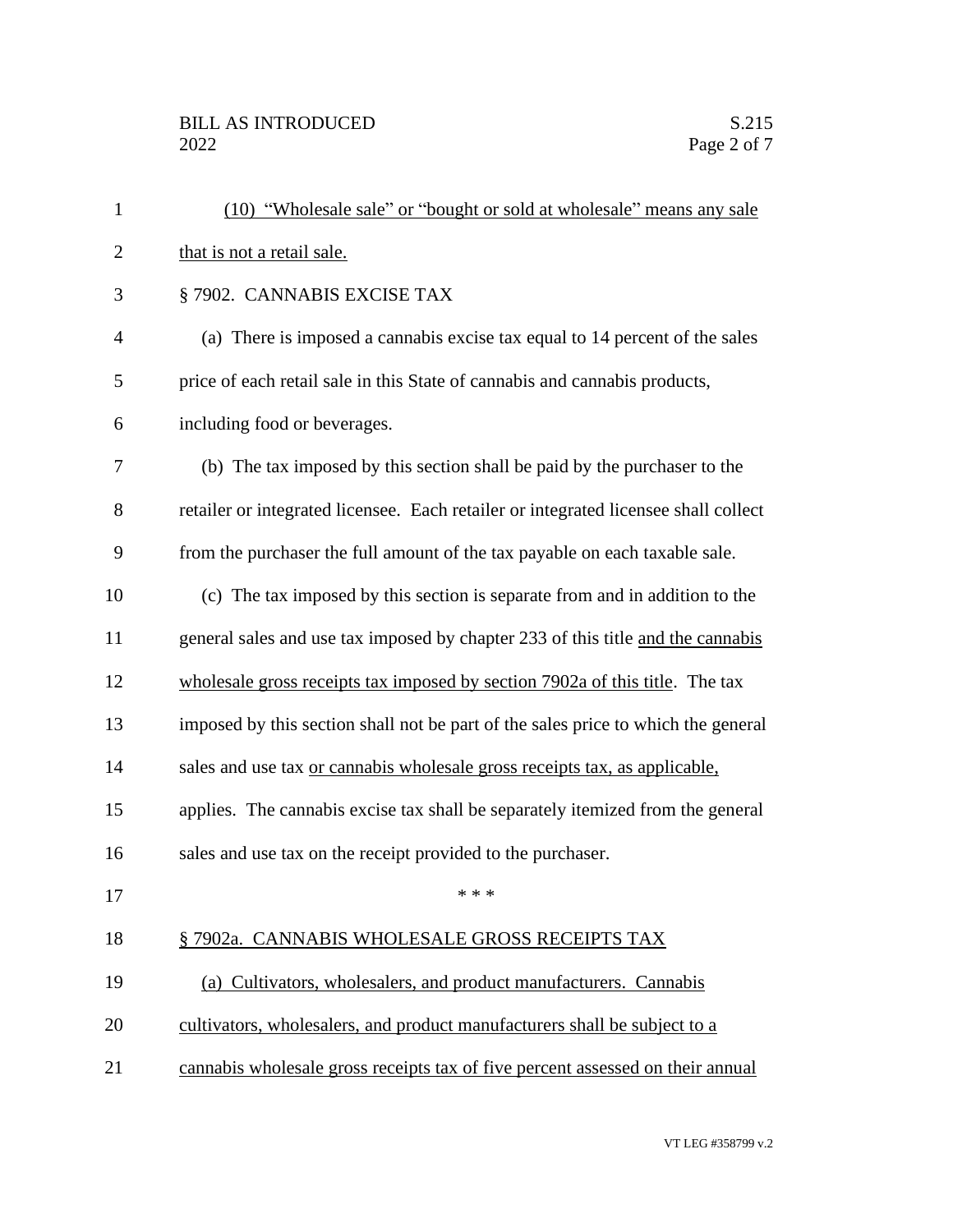| $\mathbf{1}$   | gross receipts over \$5,000,000.00 from the in-state wholesale sale of cannabis    |
|----------------|------------------------------------------------------------------------------------|
| $\overline{2}$ | and cannabis products to a cannabis retailer or integrated licensee.               |
| 3              | (b) Integrated licensees. Integrated licensees shall be subject to a cannabis      |
| 4              | wholesale gross receipts tax of five percent assessed on their annual gross        |
| 5              | receipts over \$5,000,000.00 from the combination, as applicable, of the           |
| 6              | following in-state sales:                                                          |
| 7              | (1) the wholesale sale of cannabis and cannabis products to a cannabis             |
| 8              | retailer or integrated licensee; and                                               |
| 9              | (2) the retail sale of cannabis and cannabis products that were not                |
| 10             | previously bought or sold at wholesale.                                            |
| 11             | § 7903. LIABILITY FOR TAX CANNABIS TAXES                                           |
| 12             | (a) Any cannabis excise tax collected in accordance with this chapter shall        |
| 13             | be deemed to be held by the retailer or integrated licensee in trust for the State |
| 14             | of Vermont. Any cannabis excise tax collected under this chapter shall be          |
| 15             | accounted for separately so as clearly to indicate the amount of tax collected     |
| 16             | and that the same are the property of the State of Vermont.                        |
| 17             | (b) Every retailer or integrated licensee required to collect and remit the        |
| 18             | cannabis excise tax under this chapter to the Commissioner and every               |
| 19             | cultivator, wholesaler, product manufacturer, or integrated licensee required to   |
| 20             | pay the cannabis wholesale gross receipts tax shall be personally and              |
| 21             | individually liable for the amount of such tax, together with such interest and    |
|                |                                                                                    |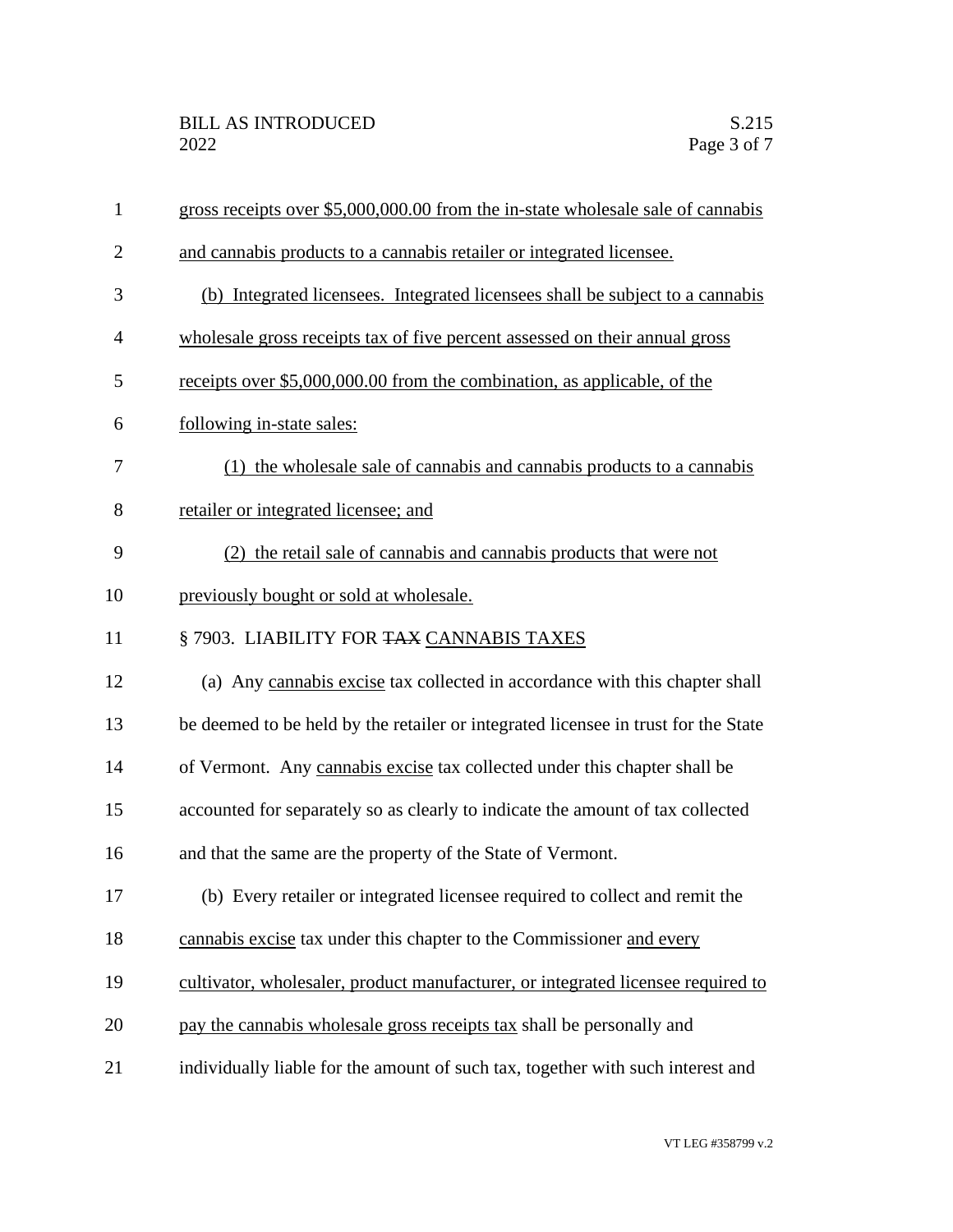| $\mathbf{1}$   | penalty as has accrued under the provisions of section 3202 of this title. If the   |
|----------------|-------------------------------------------------------------------------------------|
| $\overline{2}$ | cultivator, wholesaler, product manufacturer, retailer, or integrated licensee is a |
| 3              | corporation or other entity, the personal liability shall extend to any officer or  |
| $\overline{4}$ | agent of the corporation or entity who as an officer or agent of the same has the   |
| 5              | authority to collect and remit tax to the Commissioner of Taxes as required in      |
| 6              | this chapter.                                                                       |
| 7              | (c) A retailer or integrated licensee shall have the same rights in collecting      |
| 8              | the cannabis excise tax from his or her purchaser or regarding nonpayment of        |
| 9              | the cannabis excise tax by the purchaser as if the cannabis excise tax were a       |
| 10             | part of the purchase price of cannabis or cannabis products and payable at the      |
| 11             | same time; provided, however, if the retailer or integrated licensee required to    |
| 12             | collect the cannabis excise tax has failed to remit any portion of the cannabis     |
| 13             | excise tax to the Commissioner of Taxes, the Commissioner of Taxes shall be         |
| 14             | notified of any action or proceeding brought by the retailer or integrated          |
| 15             | licensee to collect the cannabis excise tax and shall have the right to intervene   |
| 16             | in such action or proceeding.                                                       |
| 17             | (d) A retailer or integrated licensee required to collect the cannabis excise       |
| 18             | tax may also refund or credit to the purchaser any cannabis excise tax              |
| 19             | erroneously, illegally, or unconstitutionally collected. No cause of action that    |
| 20             | may exist under State law shall accrue against the retailer or integrated licensee  |
| 21             | for cannabis excise tax collected unless the purchaser has provided written         |

VT LEG #358799 v.2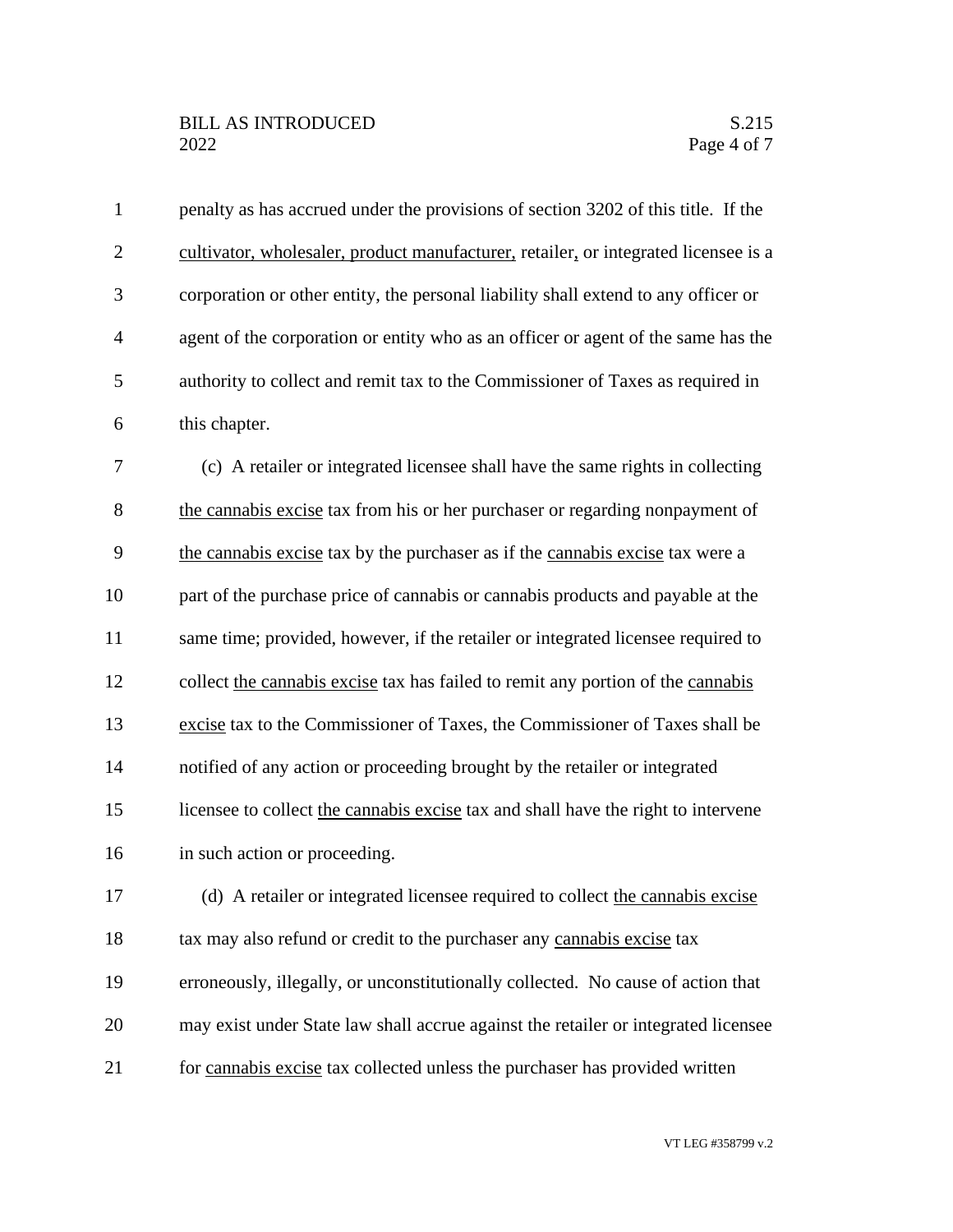notice to a retailer or integrated licensee and the retailer or integrated licensee has had 60 days to respond. § 7904. RETURNS; REMITTANCE; RECORDS (a) Cannabis excise tax returns. Any retailer or integrated licensee required to collect the cannabis excise tax imposed by this chapter shall, on or before the 25th day of every month, return to the Department of Taxes, under oath of a person with legal authority to bind the retailer or integrated licensee, a statement containing its name and place of business, the total amount of sales subject to the cannabis excise tax made in the preceding month, and any information required by the Department of Taxes, along with the total tax due. (b) Cannabis wholesale gross receipts tax returns. Any cultivator, wholesaler, product manufacturer, or integrated licensee required to pay the cannabis wholesale gross receipts tax imposed by this chapter shall, on or before the 25th day of January, April, July, and October of each year, return to the Department of Taxes, under oath of a person with legal authority to bind the cultivator, wholesaler, product manufacturer, or integrated licensee, a statement containing its name and place of business; the gross receipts of wholesale sales or retail sales where the cannabis or cannabis product was not previously bought or sold at wholesale by the integrated licensee, or both subject to the cannabis wholesale gross receipts tax made in the prior quarter;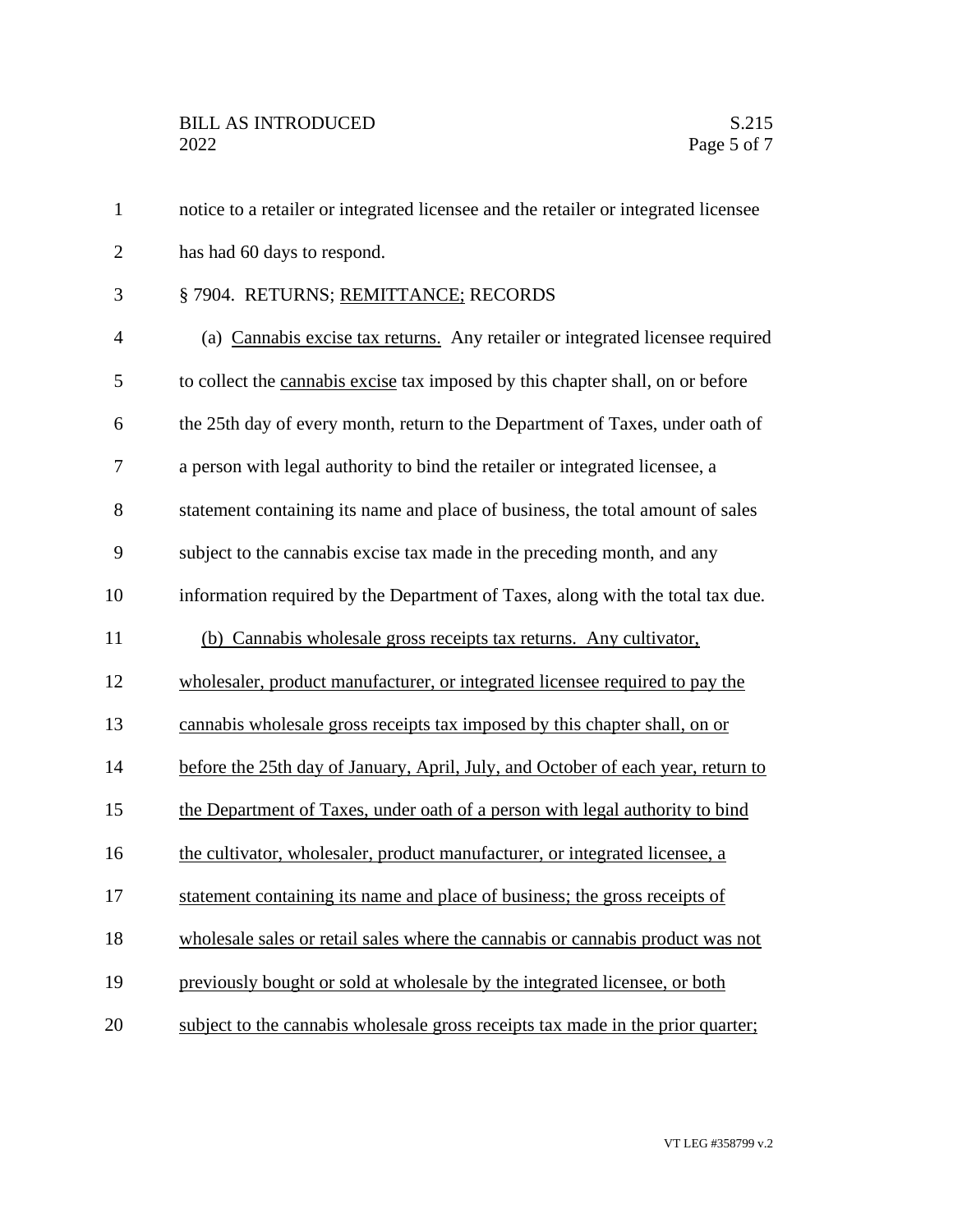| $\mathbf{1}$   | and any information required by the Department of Taxes, along with the total       |
|----------------|-------------------------------------------------------------------------------------|
| $\overline{2}$ | tax due.                                                                            |
| 3              | (c) Remittance. Retailers, cultivators, wholesalers, product manufacturers,         |
| 4              | and integrated licensees shall not remit the cannabis excise tax collected or       |
| 5              | cannabis wholesale gross receipts tax owed to the Department of Taxes in cash       |
| 6              | absent the issuance of a waiver by the Commissioner of Taxes, and the               |
| 7              | Commissioner may require that returns be submitted electronically.                  |
| 8              | $\left(\frac{b}{c}\right)$ Records. Every retailer, cultivator, wholesaler, product |
| 9              | manufacturer, and integrated licensee shall maintain, for not less than three       |
| 10             | years, accurate records showing all transactions subject to tax liability under     |
| 11             | this chapter. The records are subject to inspection by the Department of Taxes      |
| 12             | at all reasonable times during normal business hours.                               |
| 13             | * * *                                                                               |
| 14             | §7907. ADMINISTRATION OF THE CANNABIS EXCISE TAX; RULES                             |
| 15             | (a) The Commissioner of Taxes shall administer and enforce this chapter.            |
| 16             | The Commissioner may adopt rules pursuant to 3 V.S.A. chapter 25 to carry           |
| 17             | out such administration and enforcement.                                            |
| 18             | (b) To the extent not inconsistent with this chapter, the provisions for the        |
| 19             | assessment, collection, enforcement, and appeals of the sales and use tax in        |
| 20             | chapter 233 of this title shall apply to the cannabis excise tax imposed by this    |
| 21             | chapter.                                                                            |